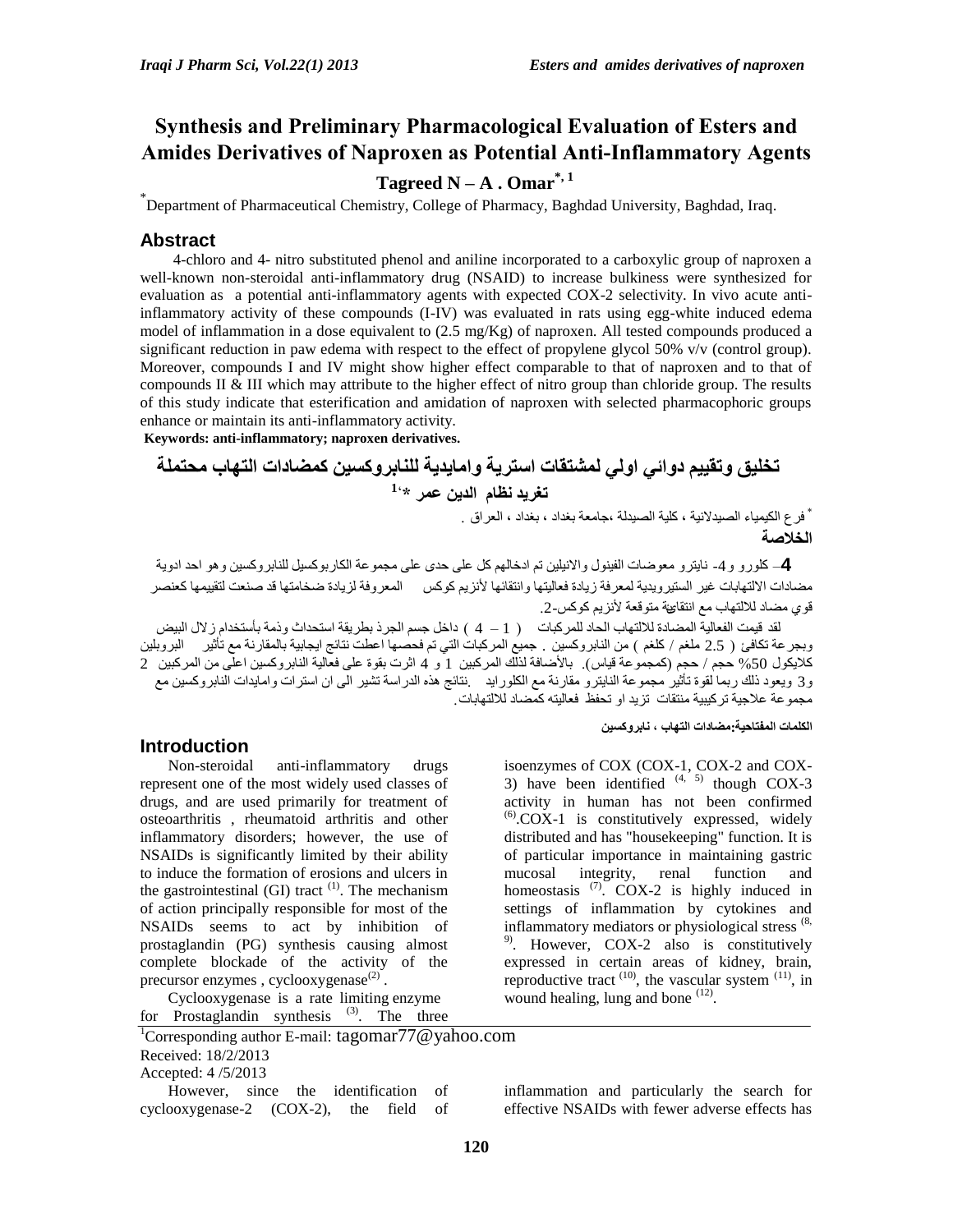greatly intensified. Increasing number of experimental and clinical data support the role of selective COX-2 inhibitor in anti-inflammatory processes and the involvement of COX-1 inhibition in the side effects associated with using NSAIDs $^{(13)}$ .

Selective COX-2 inhibitors differ from traditional NSAIDs in two major ways; Coxibs are less likely to result in NSAID-induced gastropathy, and they do not inhibit platelet function  $(14)$ . As a result, selective COX-2 inhibitors elicit less clinically significant GI damage and bleeding than conventional  $NSAIDs$ <sup> $(15)$ </sup>.

Naproxen (1) is one of the most used NSAIDs for the treatment of arthritic pain. It can induce GI side effects ranging from stomach irritation to ulceration and bleeding. These GI complications are believed to be determined from the mixed effect of irritation caused by

blockage of PG biosynthesis in the GI tract and direct action of free carboxylic groups in NSAIDs. (16,17)

Studies have shown that derivitization of the carboxylate moieties in NSAIDs such as indomethacin (2) and meclofenamic acid(3) result in the generation of potent and selective COX-2 inhibitors.  $^{(18)}$ 

Also amidation of diclofenac (4) with 4 - (methyl<br>sulfonyl) aniline pharmacophore  $(19)$  and sulfonyl) aniline pharmacophore amidation of ibuprofen (5) with 4 -amino benzene sulphonamide  $(20)$  results in the generation of potent COX-2 inhibitors.

In the view of this background, the present study was conducted to synthesis, and preliminary evaluate ester and amide derivatives of naproxen as new non-steroidal antiinflammatory agent with expected selectivity toward COX-2 enzyme using 4-chloro and 4 nitro substituted phenol and aniline.



**Figure 1: Chemical structure of some NSAIDs**

# **Experimental Section**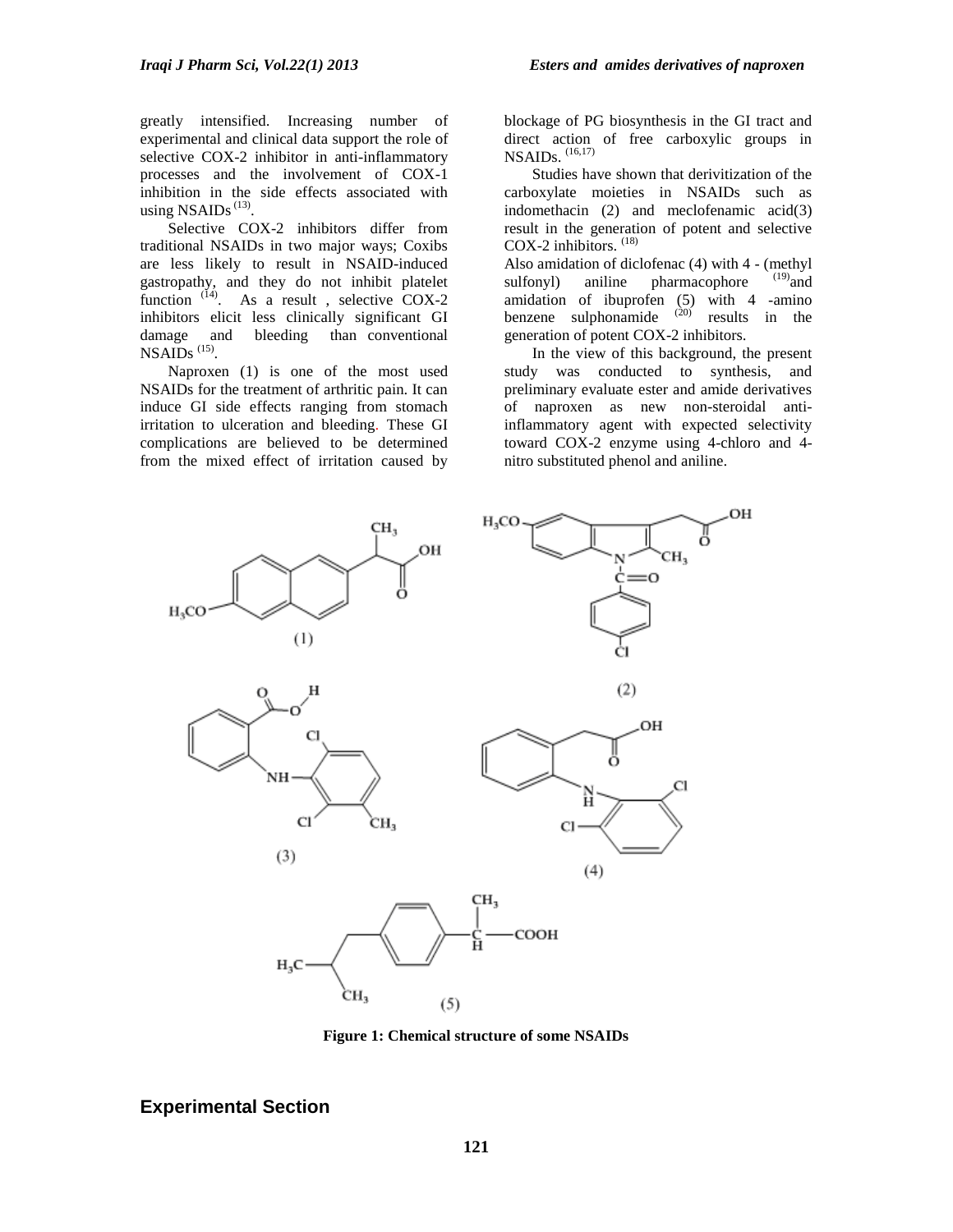#### *Chemistry*

The synthetic pathways for the designed target Compounds (I-IV) are illustrated in schemes 1 & 2.



#### **Scheme2. Synthesis of target compounds (III and IV).**

#### *Pharmacology*

Albino rats of either sex weighing  $(150 \pm$ 10 g) were supplied by the animal house of the College of Pharmacy, University of Baghdad, and were housed in the same location under standardized conditions. Animals were fed commercial chaw and had free access to water ad *libitum*. Animals were divided into six groups as follow:

 *Group A*: six rats served as control; and treated with the vehicle (propylene glycol 50% v/v).

*Group B*: six rats treated with naproxen in a dose of 2.5mg/  $kg^{(21)}$ .suspended in propylene glycol 50%.

*Group C-F*: six rats/group treated with the tested compounds (I-IV) respectively in doses that determined below. (Suspended in propylene glycol 50%).

#### *Anti-inflammatory activity:*

The anti-inflammatory activity of the tested compounds was studied using the egg-white induced hind paw edema model  $(22)$ . Acute inflammation was produced by a subcutaneous injection of undiluted egg-white (0.05 mL) into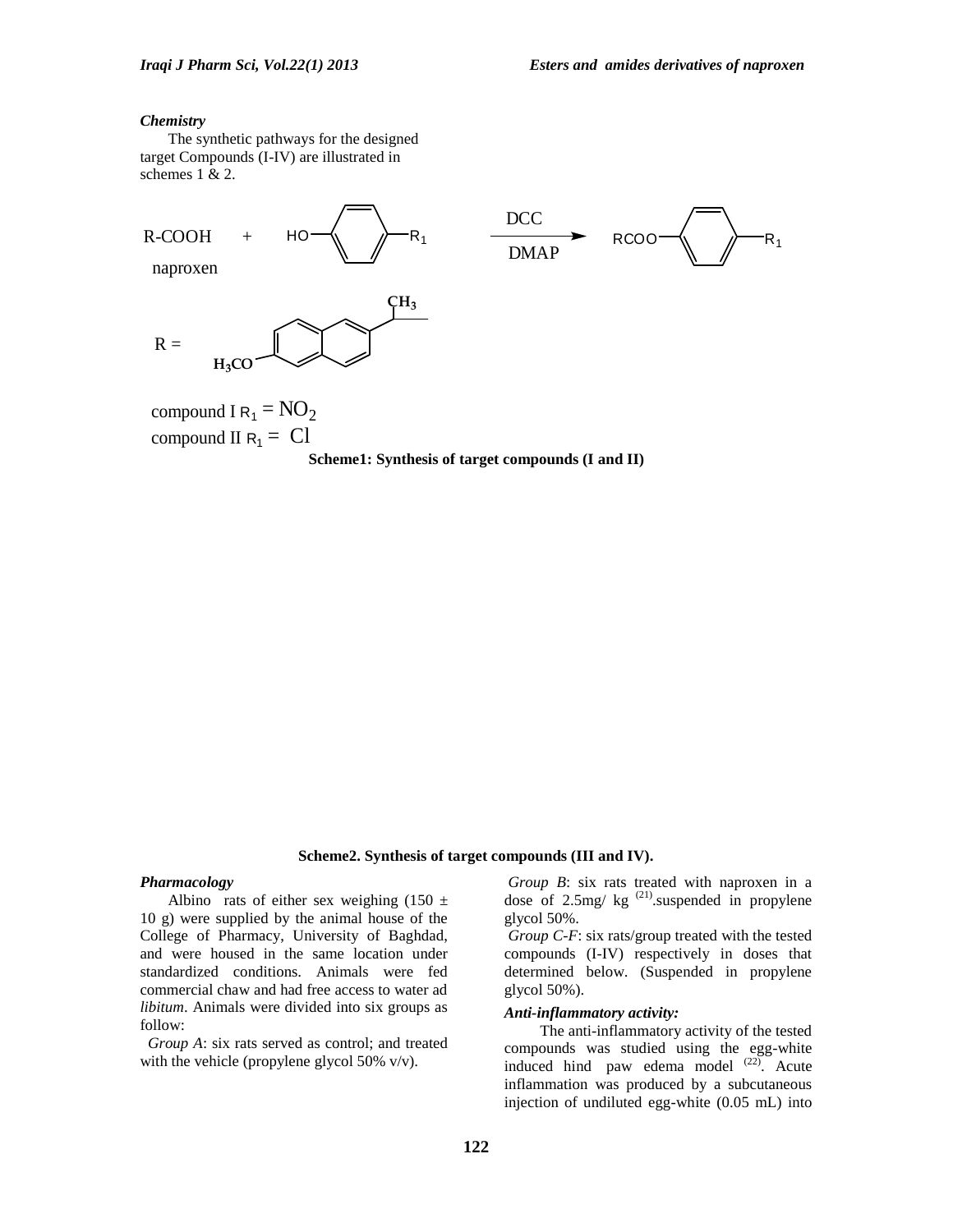the plantar side of the left hind paw of the rats; 30 min after i.p. administration of the drugs or their vehicle. The paw thickness was measured by vernea at seven time intervals (0, 30, 60, 120, 180, 240, and 300 min) after drug administration.

The data was expressed as the mean  $\pm$  SEM (standard error of the mean) and results were analyzed for statistical significance using student t-test (Two Sample Assuming Equal Variances) for comparison between mean values. While comparisons between different groups were made using ANOVA (analysis of variance): Two factors without Replication. Probability (P) value of less than 0.05 was considered significant.

#### *General*

All reagents and anhydrous solvents were used as received from the commercial supplier (Merck –Germany, sigma – Aldrich – Germany , BDH – England and Fluka –USA). Naproxen was supplied from SDI Company, Iraq. Melting points were determined by capillary method on Electric melting point apparatus – England. Thin layer chromatography (TLC) was run on Silica gel (60)  $F_{254}$ , Merck  $-Germany$  to check the purity of the products as well as monitoring the progress of reactions.

The identification of compounds was done using U.V. detection and chromatograms were eluted by chloroform: methanol (85:15). FT-IR spectra were recorded by using Shimadzu –Japan spectrophotometer and the determination of spectrum was performed by using KBr disk. CHN microanalysis was done by using Euro EA3000 elemental analyzer –Italy. HPLC analysis was done using KNAUER analyzer – Germany.

#### *General procedure for the esterification of naproxen: synthesis of compounds (I & II).*

A reaction mixture containing naproxen  $(0.84 \text{ mmol})$  in 6mL of anhydrous CH<sub>2</sub>Cl<sub>2</sub> was treated with DCC (0.92 mmol), DMAP (0.084 mmol) and 4-chlorophenol (or 4-nitrophenol) (0.92 mmol). After stirring at room temperature for 5 h, the reaction mixture was filtered and the filtrate was concentrated in a vacuum (in vacuo). The residue was diluted with water (30mL) and extracted with ethyl acetate  $(2 \times 30 \text{ mL})$ . The combined organic solution was washed with 5% acetic acid (AcOH) ( $2 \times 30$  mL), 1 N sodium hydroxide (NaOH)  $(2 \times 30)$  mL), and water (100 mL) dried magnesium sulfate (MgSO4), and filtered, and the solvent was removed in vacuo to give the final compounds I & II.  $^{(23)}$ .

The final products were obtained as solids and the recrystallization was carried out by dissolving the compound in ethyl acetate and addition of petroleum ether  $(80-100)$  °C to the filtrate until turbidity occurred and then keeping in a cold place overnight. The mixtures were filtered while cold and the precipitate was collected to give the final compounds I & II.

#### *4-nitrophenyl 2- ( 6 – methoxynaphthalen – 2 – yl )propanoate (compound I):*

White crystal (62% yield); m.p. 208–209 °C;  $\mathbf{R}_f = 0.64$ ; IR (cm<sup>-1</sup>): 2,945, 2,843 (C-H), 1,742 (C=O) of ester, 1,597 and 1,518 (C=C of aromatic), 1,141(C-O); CHNO calculated  $(C_{20}H_{17}NO_5)$ : C, 68.37; H, 4.88; N, 3.99; O, 22.77 found: C, 68.75; H, 4.73; N, 3.81; O, 23.44.

#### *4-chlorophenyl2- ( 6- methoxynaphthalen-2-yl ) propanoate (compound II):*

White powder (55% yield); m.p. 185-186  $^{\circ}$ C; **R**<sub>f</sub> = 0.73; IR (cm<sup>-1</sup>): 2,941, 2,852 (C-H), 1,753 (C=O) of ester, 1,602 and 1,523 (C=C of aromatic), 1,146(C-O); CHNO calculated  $(C_{20}H_{17}ClO_3)$ : C, 70.49; H, 5.03; O, 14.08 found: C, 71.82; H, 5.15; O, 14.75.

### *Synthesis of Acid Anhydride Derivatives of naproxen .* **2- (6 – Methoxynaphthalene -2-yl) propanoic anhydride**

The anhydrides intermediate was obtained when two mmols of naproxen  $(0.46 \text{ g})$  was dissolved in tetrahydrofuran (THF) (30 mL), and then one mmol of dicyclohexyl carbodiimide (DCC) (0.206 g) was added. The reaction mixture was continuously stirred at room temperature for 4 hours, whereby a white precipitate of dicyclohexylurea (DCU) was formed, which then removed by filtration. The solvent was evaporated under vacuum to yield anhydride  $^{(24)}$  as a white powder (75% yield); m.p. 128–130 °C; R<sub>f</sub> = 0.45. IR (cm−1): 1,801 and 1,737 of anhydride (symmetric and asymmetric), 1,606 and 1,471 (aromatic), 1,313, 1,224, 1,159 C-(C=O)-O-(C=O)-C of anhydride.

#### *General procedure for the amidation of naproxen: synthesis of compounds (III & IV).*

A mixture of anhydride derivatives of naproxen (2.65 g, 6 mmol), 4-chloro aniline (1.53 g, 12 mmol) or 4-nitro aniline (1.65g, 12 mmol), zinc dust (0.011 g, 0.168 mmol), glacial acetic acid (1.1 mL, 19.2 mmol) and dioxane (35 mL) were placed in a flask equipped with reflux condenser, and boiling stones were added. The reaction mixture was refluxed gently for 90 min, the solvent was evaporated under vacuum, the residue was dissolved in ethyl acetate, washed with sodium bicarbonate (NaHCO<sub>3</sub>) (10%,  $3\times$ ),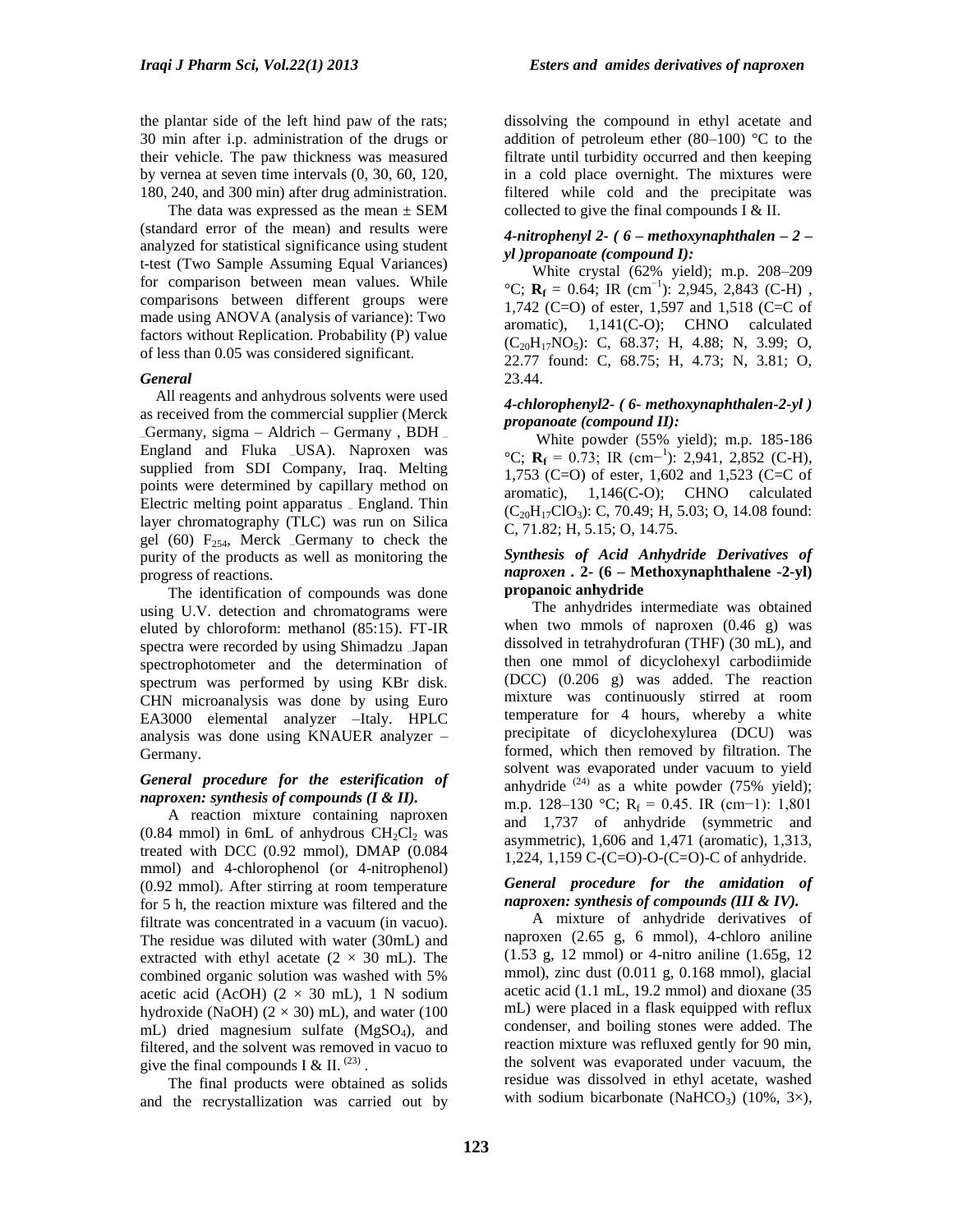hydrochloric acid (HCl) (1 N, 3×), and distilled water  $(3\times)$ , and filtered over anhydrous magnesium sulfate  $(MgSO<sub>4</sub>)$ . The filtrate was evaporated under vacuum to give the final compounds I-IV. The final products were obtained as solids and the recrystallization was carried out by dissolving the compound in ethyl acetate and addition of petroleum ether (80–100°C) to the filtrate until turbidity occurred and then keeping in a cold place overnight. The mixtures were filtered while cold and the precipitate was collected to give the final compounds (IIII & IV)  $^{(24)}$ .

#### *2- ( 6- methoxynaphthalen – 2 – yl ) – N - ( 4 chlorophenyl)- propanamide (compound III)*

White crystal m.p. 218–220 °C;  $R_f = 0.68$ ; IR  $(cm^{-1})$ : 3,298 (N-H) of secondary amide, 1,658 (C=O) of secondary amide, 1,595 and 1,516 (C=C of aromatic); CHNS calculated (C20H18ClNO2): C, 70.69; H, 5.34; N, 4.12; O, 9.42; found: C, 71.23; H, 5.29; N, 3.89; O, 9. 82. *2- ( 6 – methoxynaphthalen – 2 - yl ) – N - ( 4 nitrophenyl)propanamide (compound IV)* 

White crystal m.p. 175-176 °C;  $R_f = 0.68$ ; IR  $(cm^{-1})$ : 3,286 (N-H) of secondary amide, 1,667 (C=O) of secondary amide, 1,597 and 1,523 (C=C of aromatic); CHNS calculated  $(C_{20}H_{18}CINO_2)$ : C, 68.56; H, 5.18; N, 8.00; O, 18.27; found: C, 67.94; H, 5.27; N, 7.89; O, 18.81.

# **Results and Discussion**

The most widely used primary test to screen new anti-inflammatory agents is based on the ability of a compound to reduce local edema induced in the rat paw following injection of an irritant agent  $(25)$ . When egg-white is injected into the paw of rats, a substantial induction of COX-2 is observed at 2 hours coinciding with enhanced prostaglandins (PGs) and local edema  $(26)$ .

Table (1) shows the effect of naproxen (reference) and propylene glycol (control) on egg-white induced paw edema in rats. The differences in paw thickness readings among control and naproxen groups indicates that the method used in this study (paw edema) is a valid method and can effectively be used for the assessment of the anti-inflammatory effect of the newly synthesized compounds as shown in Figure 2.

|                            |  | Table 1: Effect of naproxen (reference) and |  |  |  |  |  |  |
|----------------------------|--|---------------------------------------------|--|--|--|--|--|--|
|                            |  | propylene glycol (control) on egg white     |  |  |  |  |  |  |
| induced paw edema in rats. |  |                                             |  |  |  |  |  |  |

| <b>Time</b> | <b>Control</b>  | <b>Naproxen</b>   |  |  |
|-------------|-----------------|-------------------|--|--|
| (min)       | $(n=6)$         | $(n=6)$           |  |  |
| n           | $4.48 \pm 0.08$ | $4.43 \pm 0.06$   |  |  |
| 30          | $6.55 \pm 0.14$ | $6.48 \pm 0.13$   |  |  |
| 60          | $7.63 \pm 0.04$ | $6.80 \pm 0.07$ * |  |  |
| 120         | $7.05 \pm 0.16$ | $6.64 \pm 0.03$ * |  |  |
| 180         | $6.75 \pm 0.11$ | $6.16 \pm 0.11$ * |  |  |
| 240         | $6.50 \pm 0.09$ | $5.86 \pm 0.05$ * |  |  |
| 300         | $6.12 \pm 0.08$ | $5.70 \pm 0.07$ * |  |  |



**Figure 2. Effect of naproxen (reference), and propylene glycol (control) on egg-white induced paw edema in rats. Time (30) is the time of egg-white injection.**

Table ( 2 ) shows the effect of the tested compounds (I-IV) with respect to control and reference group (naproxen). All tested compounds effectively limited the increase in paw edema, the effect of all tested compounds started at 60 minutes (significantly different compared to control). However, the effect of all tested compounds continued till the end of the experiments with statistically significant (*P* > 0.05) reduction in paw edema, as shown in Figure 3.

**Table 2: Effect of control, naproxen and compounds (I-IV) on egg-white induced paw edema rats.**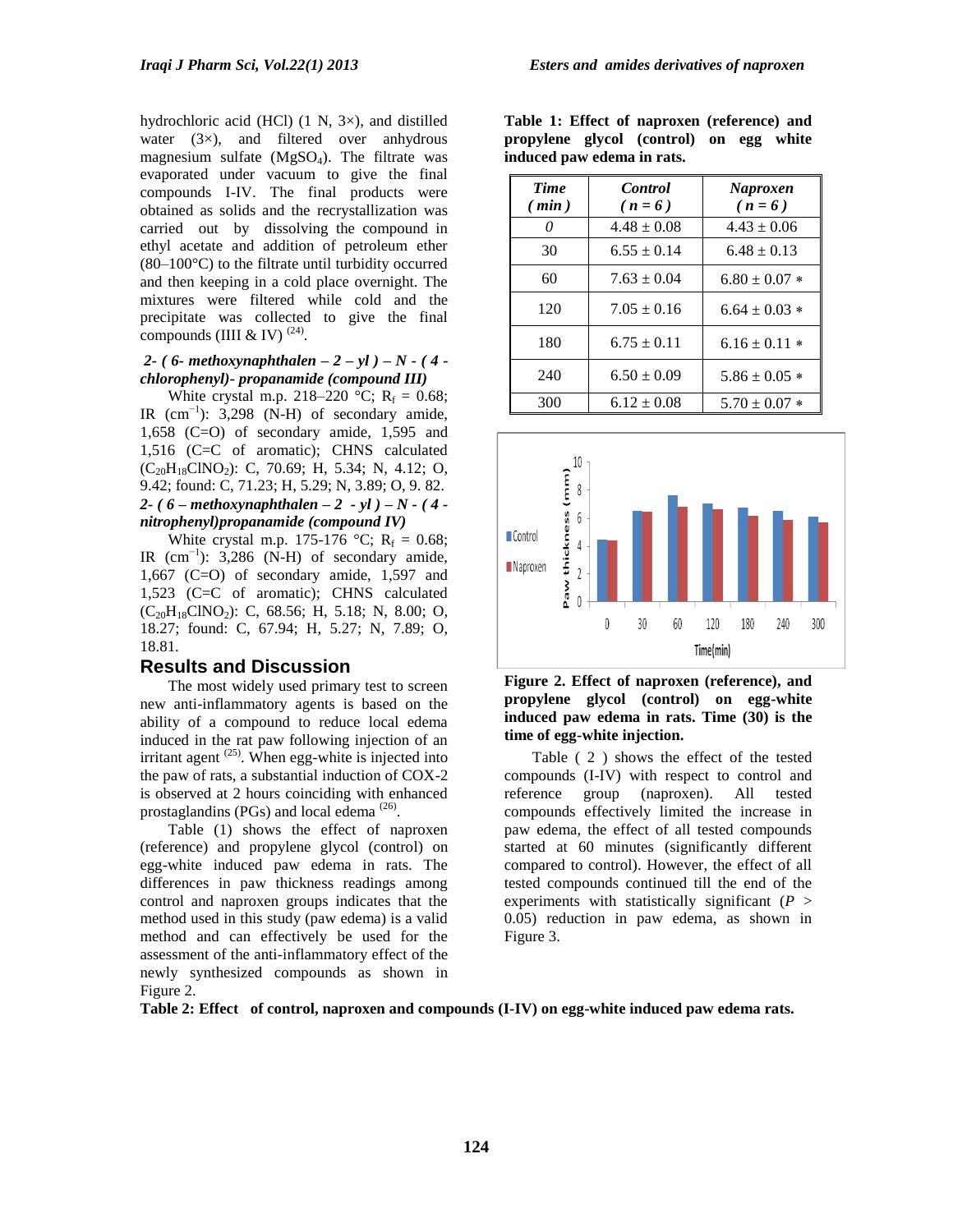| <b>Time</b><br>(min) | <b>Control</b><br>$(n=6)$ | <b>Naproxen</b><br>$(n=6)$ | <b>Compound I</b><br>$(n=6)$ | Compound II<br>$(n=6)$ | <b>Compound III</b><br>$(n=6)$ | <b>Compound IV</b><br>$(n=6)$ |
|----------------------|---------------------------|----------------------------|------------------------------|------------------------|--------------------------------|-------------------------------|
| 0                    | $4.48 \pm 0.08$           | $4.43 \pm 0.06$            | $4.40 \pm 0.07$              | $4.45 \pm 0.16$        | $4.41 \pm 0.11$                | $4.46 \pm 0.13$               |
| 30                   | $6.55 \pm 0.14$           | $6.48 \pm 0.13$            | $6.43 \pm 0.05$              | $6.46 \pm 0.11$        | $6.56 \pm 0.07$                | $6.50 \pm 0.11$               |
| 60                   | $7.63 \pm 0.04$           | $6.80 \pm 0.07$ *          | $6.70 \pm 0.11*$             | $6.86 \pm 0.03$ *      | $6.88 \pm 0.13*$               | $6.71 \pm 0.07$ *             |
| 120                  | $7.05 \pm 0.16$           | $6.64 \pm 0.03 \times a$   | $6.26 \pm 0.13 * b$          | $6.56 \pm 0.03 * a$    | $6.70 \pm 0.13 * a$            | $6.30 \pm 0.12 * b$           |
| 180                  | $6.75 \pm 0.11$           | $6.16 \pm 0.11 * a$        | $5.49 \pm 0.09 * b$          | $6.10 \pm 0.15 * a$    | $6.26 \pm 0.11 * a$            | $5.77 \pm 0.11 * c$           |
| 240                  | $6.50 \pm 0.09$           | $5.86 \pm 0.05 * a$        | $5.23 \pm 0.04$ *b           | $5.80 \pm 0.05 * a$    | $5.98 \pm 0.05 * a$            | $5.38 \pm 0.05 * b$           |
| 300                  | $6.12 \pm 0.08$           | $5.70 \pm 0.07 * a$        | $4.95 \pm 0.07$ *b           | $5.40 \pm 0.07 * c$    | $5.67 \pm 0.07 * a$            | $5.09 \pm 0.07 * b$           |

Non-identical superscripts (a & b) among different tested compounds are considered significantly different  $(p < 0.05)$ ; \* significantly different compared to naproxen  $(p < 0.05)$ .



**Figure 3: Effect of naproxen, propylene glycol, compounds I, II, III and IV on eggwhite induced paw edema in rats. Results are expressed as mean ± SEM (n = 6 for each group). Time (30) is the time of egg-white injection.**

The comparison between the tested compounds and naproxen shows that at time 0– 60 minutes there are no differences with naproxen between groups; however at the interval time 120–300 minute, compounds I and IV show significantly higher effects than naproxen while compound II expressed a comparable effect to that of naproxen at the interval time 60–240 minute, and compound III

showed a comparable effect to that of naproxen for all the experimental times.

#### **Conclusions**

An *in vivo* anti-inflammatory study showed that esterification and amidation of naproxen maintained or increased its anti-inflammatory activity. These structural pre-requisites for COX-2 selectivity can mainly attributed to the occupancy of the side pocket (val.509) in COX-2 enzyme.

Compounds II and III showed a comparable effect to that of naproxen, while compounds I and IV might show higher effects comparable to that of naproxen and to that of compounds II & III which may attributed to the higher effect of nitro group than chloride group.

#### **References**

- **1.** John L Wallace ; Linda Vong. NSAIDinduced gastrointestinal damage and the design of GI-sparing NSAIDs. Current Opinion in Investigational Drugs 2008; 9(11):1151-1156.
- **2.** Non-Steroidal Anti-Inflammatory Drugs (NSAIDs), Medicinal Chemistry, Ashutosh Kar,  $(4<sup>th</sup> Ed)$ , New Age International Publishers, New Delhi, 2007; 522-535.
- **3.** Laurance, D.R.; Bennett, P.N.; Brown, M.J, Clinical pharmacology (9th Ed.), Churchill Livingstone, London, 2003, pp. 280.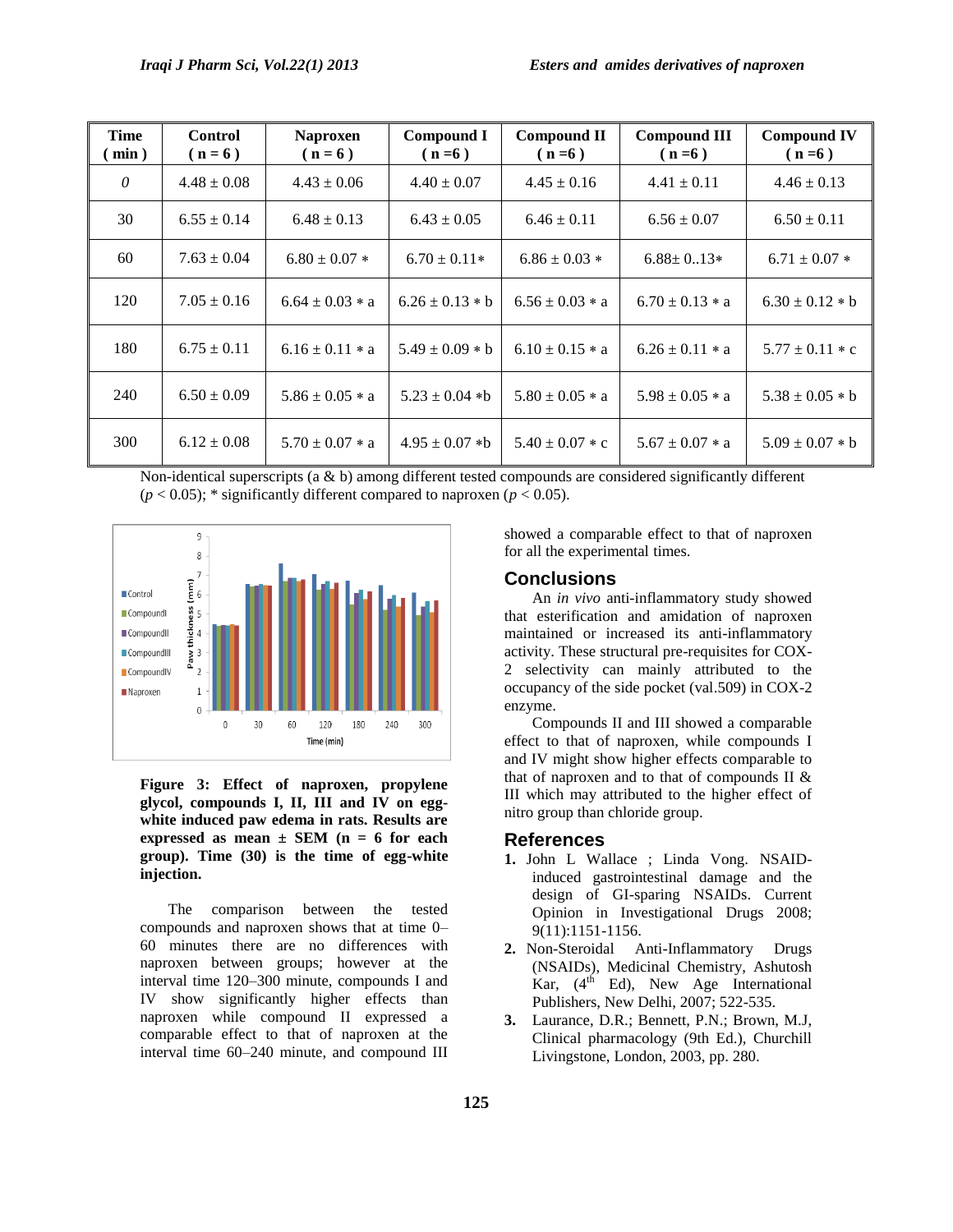- **4.** Marnett, L.J.; Rowlinson, S.W.; Goodwin, D.C.; Kalgutkar, A.S.; Lanzo, C.A. Arachidonic acid oxygenation by COX-1 and COX-2. Mechanisms of catalysis and inhibition. J. Biol. Chem. 1999, 274: 22903- 22906.
- **5.** Chandrasekharan, N.V.; Dai, H.; Roos, K.L.; Evanson, N.K.; et al. Cox-3, a COX-1 variant inhibited by acetaminophen and other analgesic antipyretic drugs. Proc. Natl. Acad. Sci. 2002, 99: 13926-13931.
- **6.** Dinchuk, J.E.; Lui, R.Q. and Trzaskos, J.M. COX-3: in the wrong frame in mind. Immunol. Lett. 2003, 86: 121.
- **7.** Daniel E. Furst, MD, & Robert W. Ulrich, PharmD, chapter 36. Nonsteroidal Anti-Inflammatory Drugs, Disease-Modifying Antirheumatic Drugs, Nonopioid Analgesics, & Drugs Used in Gout, Basic and clinical pharmacology, Katzung, B.G. (Ed.), (9th Ed.). McGraw-Hill, New York, 2004, pp. 298.
- **8.** Hardman, J.G; Limbird, L.E. and Molinoff, P.B, Goodman and Gilman's: The Pharmacological Basis of Therapeutics, (10th ed.), McGraw-Hill, New York, 2001, pp. 689.
- **9.** Lipsky, P.E.; Abramson, S.B.; Breedveld, F.C.; et al., Analysis of the effect of COX-2 specific inhibitors and recommendations for their user in clinical practice, J. Rheumatol. 2000, 27: pp. 1338-1340.
- **10.** [Pierre-Olivier Hétu;](http://www.ncbi.nlm.nih.gov/sites/entrez?cmd=search&db=PubMed&term=%20H%26%23x000e9%3Btu%20PO%5Bauth%5D) [Denis Riendeau,](http://www.ncbi.nlm.nih.gov/sites/entrez?cmd=search&db=PubMed&term=%20Riendeau%20D%5Bauth%5D) Cyclo-oxygenase-2 contributes to constitutive prostanoid production in rat kidney and brain, Biochem J., 2005,1; 391(Pt 3): 561–566.
- **11.** Mc Adam, B.F.; Catella-Lawson, F.; Mardini, I.A. et al, Systemic biosynthesis of prostacyclin by COX-2. Proc. Natl. Acad. Sci. 1996, (1): 272.
- **12.** Vane, J, Towards a better aspirin, Nature, 1994, 367: 215.
- 13. Van, J.; Botting, J. Selective COX-2 inhibitors. Pharmacology, clinical effects and therapeutic potential, Kluwer Academic publishers, Dordrecht; 1998, pp. 19-26.
- **14.** Bruce, N.C, Cyclooxygenase-2–selective inhibitors: Translating pharmacology into assay  $(2<sup>nd</sup> Ed.)$ . Springer-Verlag, Berlin Heidelbers; pp. 751.
- **23.** Amit S. K.; Alan B. M.; Brenda C. C.; et al., Ester and amide derivatives of the nonsteroidal anti-inflammatory drug, indomethacin, as selective cyclooxygenase-2

clinical utility. Cleve. Clin. J. Med. 2002, 69, 13–19.

- **15.** Schnitzer, T.J.; Burmester, G.R.; Mysler, E.; Hochberg, M.C.; Doherty, M.; Ehrsam, E.; Gitton, X.; Krammer, G.; Mellein, B.; Matchaba, P.; Gimona, A.; Haekey, C.J. Comparison of lumiracoxib with naproxen and ibuprofen in the Therapeutic Arthritis Research and Gastrointestinal Event Trial (TARGET), reduction in ulcer complications: Randomized controlled trial. Lancet 2004, 364, 665–674.
- **16.** Cash J., Klippel J.H. Secondline drug therapy for rheumatoid arthritis, New Engl J Med 1994; 330:1368.
- **17.** Sostres,C.; Gargallo,C.J.; Arroyo,M.T. and Lanas,A.:Adversr effects of non-steroidal anti-inflammatory drugs(NSAIDs,aspirin and coxibs)on upper gastro intestinal tract. Best Practice &Research Clinical Gastroenterology. 2010; 24: 121-132.
- **18.** Kalgutkar, S. ; Rowlinson ,S. W. ;Crews,B.C. and Marnett,L.J.:Amide Derivatives of Meclofenamic Acid as selective Cyclooxygenase-2 Inhibitors.Bioorganic &Medicinal Chemistry Letters.2002;12:521=524.
- **19.** Monther F. Mahdi; Mohammed H. Mohammed; Akeel A. Jassim, Design, Synthesis and Preliminary Pharmacological Evaluation of New Non-Steroidal Anti-Inflammatory Agents Having a 4-(Methyl sulfonyl) Aniline Pharmacophore, Molecules, 2012, 17, 1751-1763.
- **20.** Monther F. Mahdi; Mohammed H. Mohammed; Bader Saleh Salem, Synthesis and Preliminary Pharmacological Study of Sulfonamide Conjugates with Ibuprofen and indomethacin as New Anti-Inflammatory Agents, Iraqi. J. Pharm. Sci, 2009, (18), 2, 39.
- **21.** Dymphy R. H. H.; David J. M. S.; Meindert D.; Oscar E. D. P, Correlation between in vitro and in vivo concentration– effect relationships of naproxen in rats and healthy volunteers, Br J Pharmacol. 2006, 148(4): 396–404.
- **22.** Vogel, H.G. and Goethe, J.H. , 2002: Drug discovery and evaluation. Pharmacological inhibitors, J. Med. Chem, 2000, 43, 2860- 2870.
- **24.** Monther, F. Mahdi.; Abdul-Rassoul, W.; Samira, F, Synthesis and Preliminary Pharmacological Evaluation of amino<br>benzene sulfonamide derivatives of benzene sulfonamide derivatives of